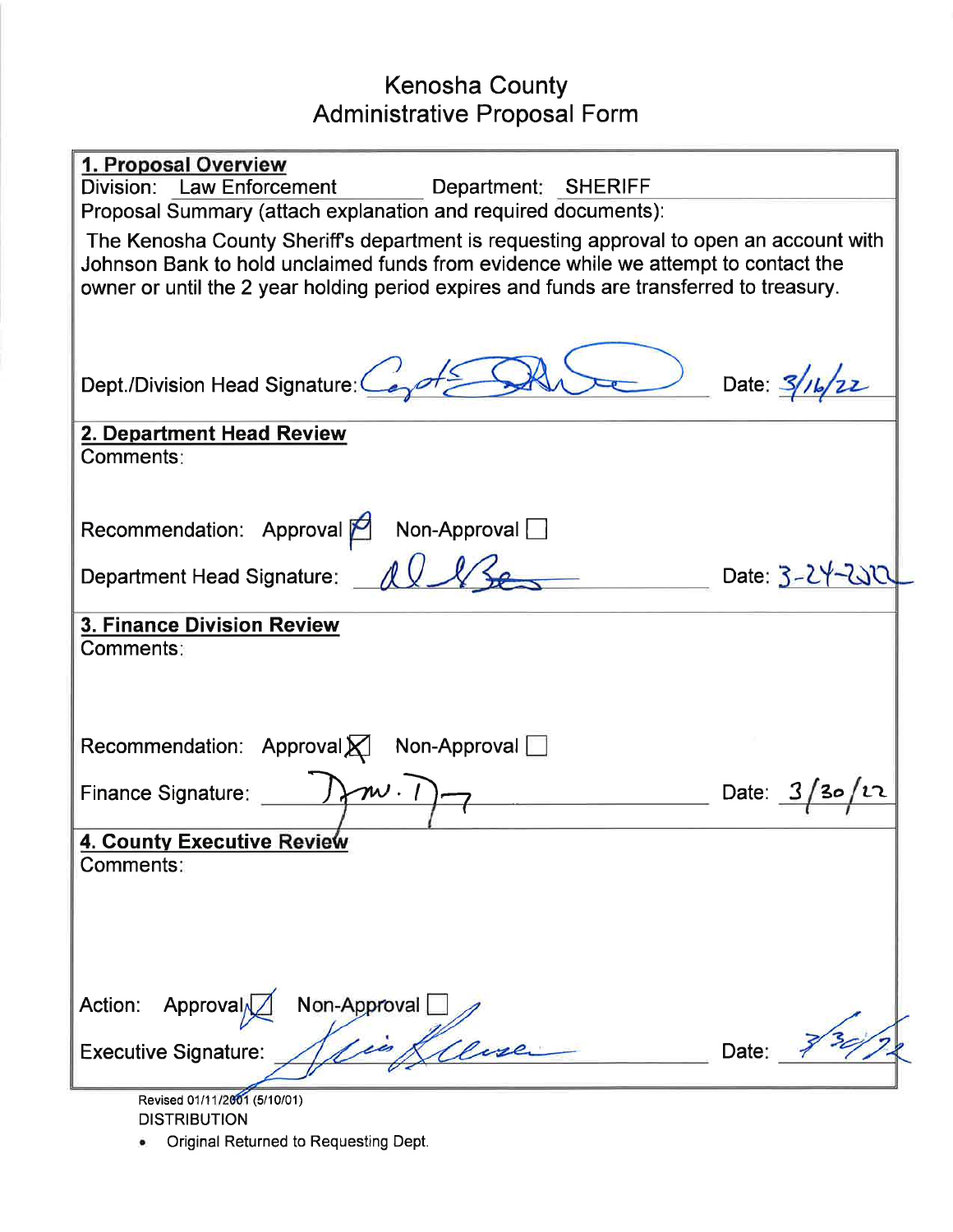- . Department attaches the Original to the Resolution to County Board
- . Copy to Secretary of Oversight Committee to distribute in packets with Resolution

o.

. Copy to Requesting Department File

 $\mathcal{P}_1$  .  $\ldots$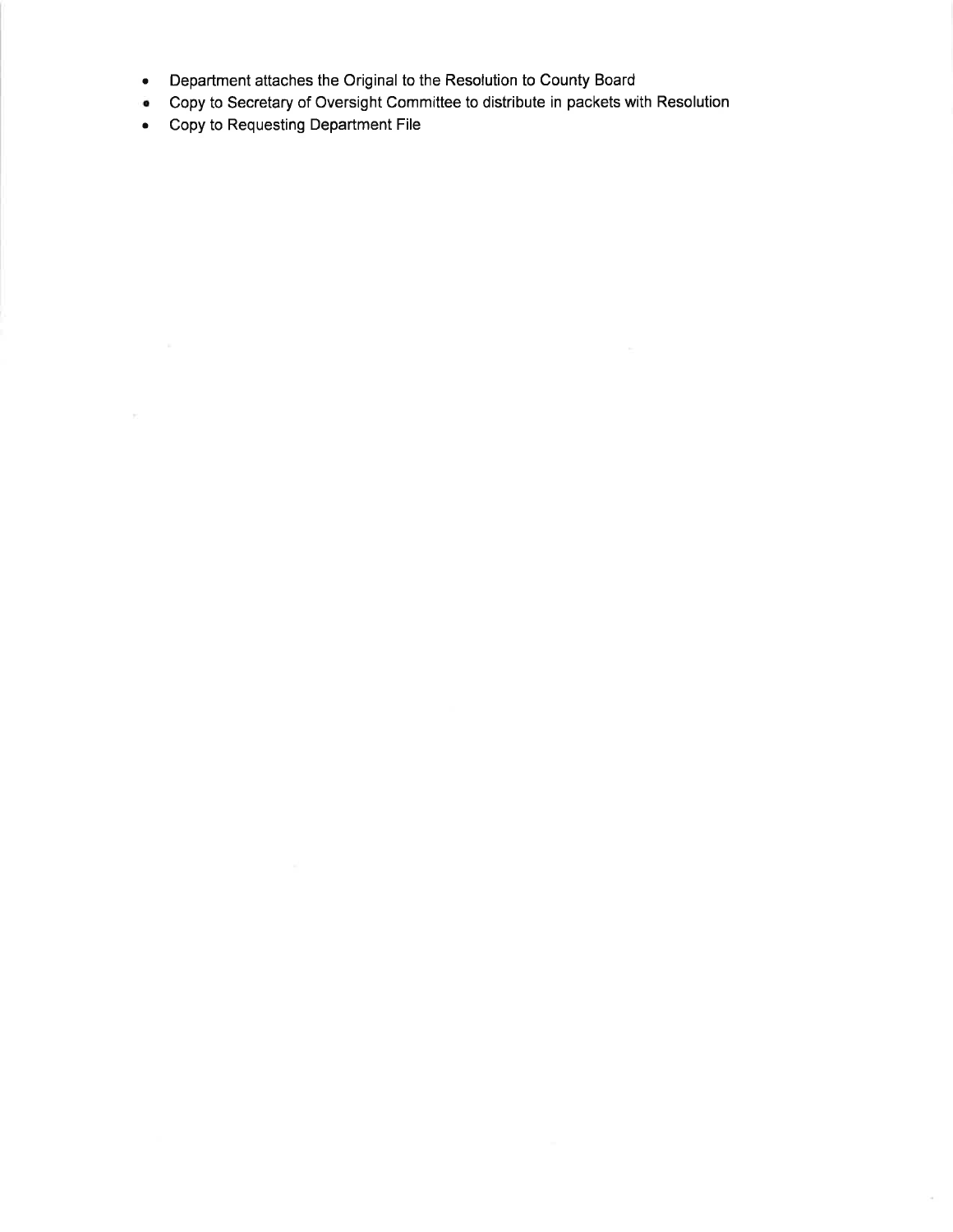

RESOLUTION NO.

| Subject: Additional Bank Account for Kenosha County Sheriff's Department              |                     |                              |                       |  |  |
|---------------------------------------------------------------------------------------|---------------------|------------------------------|-----------------------|--|--|
| Original X                                                                            | Corrected $\square$ | 2 <sup>nd</sup> Correction □ | Resubmitted $\square$ |  |  |
| Date Submitted:                                                                       |                     | <b>Date Resubmitted</b>      |                       |  |  |
| Submitted By: Judiciary & Law Enf.<br><b>Committee &amp; Finance/ Admin Committee</b> |                     |                              |                       |  |  |
| Fiscal Note Attached: X                                                               |                     | Legal Note Attached $\Box$   |                       |  |  |
| Prepared By: Justin Miller, Captain of<br>Administration                              |                     | Signature:<br>$\mathbf{z}_2$ |                       |  |  |

WHEREAS, the Kenosha County Sheriff's Department would like to request an additional bank account be opened with Johnson Bank for the purpose of holding unclaimed funds from evidence,

WHEREAS, funds shall be held in a non-interest bearing checking account until they are either claimed by their owner or, as per Kenosha County Statute 59.66(2), turned over to the County Treasurer.

NOW, THEREFORE BE lT RESOLVED, that the Kenosha County Board of Supervisors accept the request to open an additional bank account for the purposes of holding unclaimed funds from evidence for the Kenosha County Sheriff's Department.

Note: This resolution requires NO additional funds from the general fund.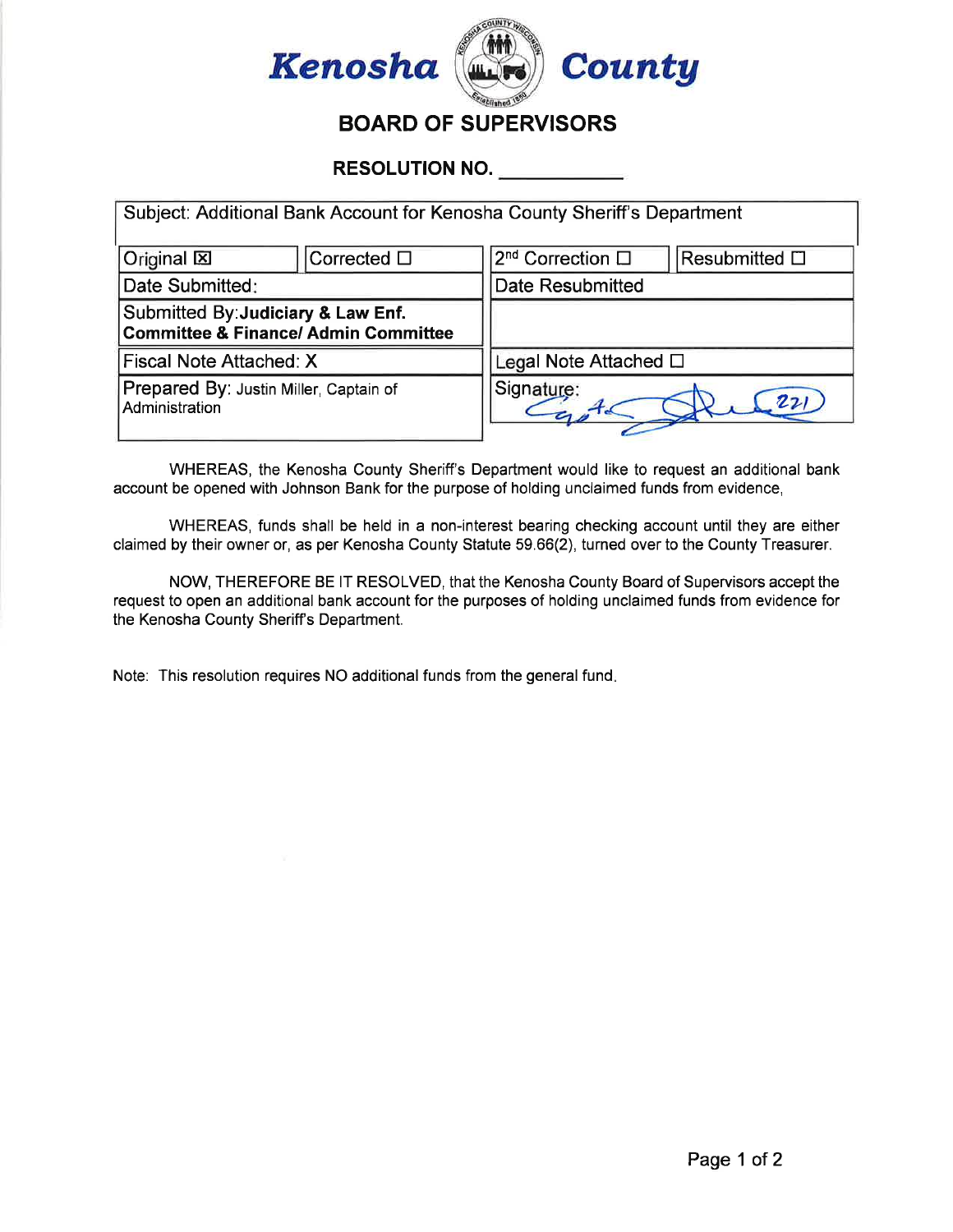| Subject: Additional Bank Account for Kenosha County Sheriff's Department             |                                         |            |                                                       |                |         |  |  |
|--------------------------------------------------------------------------------------|-----------------------------------------|------------|-------------------------------------------------------|----------------|---------|--|--|
| Original <b>区</b>                                                                    | Corrected $\square$                     |            | 2 <sup>nd</sup> Correction □<br>Resubmitted $\square$ |                |         |  |  |
| Date Submitted:                                                                      |                                         |            | <b>Date Resubmitted</b>                               |                |         |  |  |
| Submitted By: Judiciary & Law Enf.<br><b>Committee &amp; Finance/Admin Committee</b> |                                         |            | 221                                                   |                |         |  |  |
| Respectfully Submitted,<br>JUDICIARY AND LAW ENFORCEMENT COMMITTEE                   |                                         |            |                                                       |                |         |  |  |
|                                                                                      |                                         | <u>Aye</u> | $\underline{\mathsf{No}}$                             | Abstain        | Excused |  |  |
| Supervisor Boyd Frederick, Chair                                                     |                                         | $\Box$     | $\Box$                                                | $\Box$         | $\Box$  |  |  |
| Supervisor Sharon Pomaville, Vice Chair                                              |                                         | □          | О                                                     | С              | □       |  |  |
| Supervisor Jeff Wamboldt                                                             |                                         | □          | $\Box$                                                | $\Box$         | $\Box$  |  |  |
| Supervisor Laura Belsky                                                              |                                         | □          | $\Box$                                                | $\Box$         | $\Box$  |  |  |
| Supervisor Mark Nordigian                                                            |                                         | □          | $\Box$                                                | $\Box$         | $\Box$  |  |  |
| <b>Supervisor Jerry Gulley</b>                                                       |                                         | □          | $\overline{\mathcal{L}}$                              | $\Box$         | □       |  |  |
| <b>Supervisor Terry Rose</b>                                                         |                                         | $\Box$     |                                                       | $\sim$         | □       |  |  |
|                                                                                      | <b>FINANCE/ADMINISTRATION COMMITTEE</b> |            |                                                       |                |         |  |  |
|                                                                                      |                                         | <u>Aye</u> | $\underline{\mathsf{No}}$                             | <b>Abstain</b> | Excused |  |  |
| Supervisor Jeffrey Gentz, Chair                                                      |                                         | $\Box$     | $\Box$                                                | $\Box$         | $\Box$  |  |  |
| Supervisor Ron Frederick, Vice Chair                                                 |                                         | □          | $\Box$                                                | □              | $\Box$  |  |  |
| <b>Supervisor David Celebre</b>                                                      |                                         | □          | $\Box$                                                | $\Box$         | □       |  |  |
| Supervisor Jeff Wamboldt                                                             |                                         | $\Box$     | □                                                     | $\Box$         | $\Box$  |  |  |
| Supervisor Ed Kubicki                                                                |                                         | □          | □                                                     | Ω              | □       |  |  |